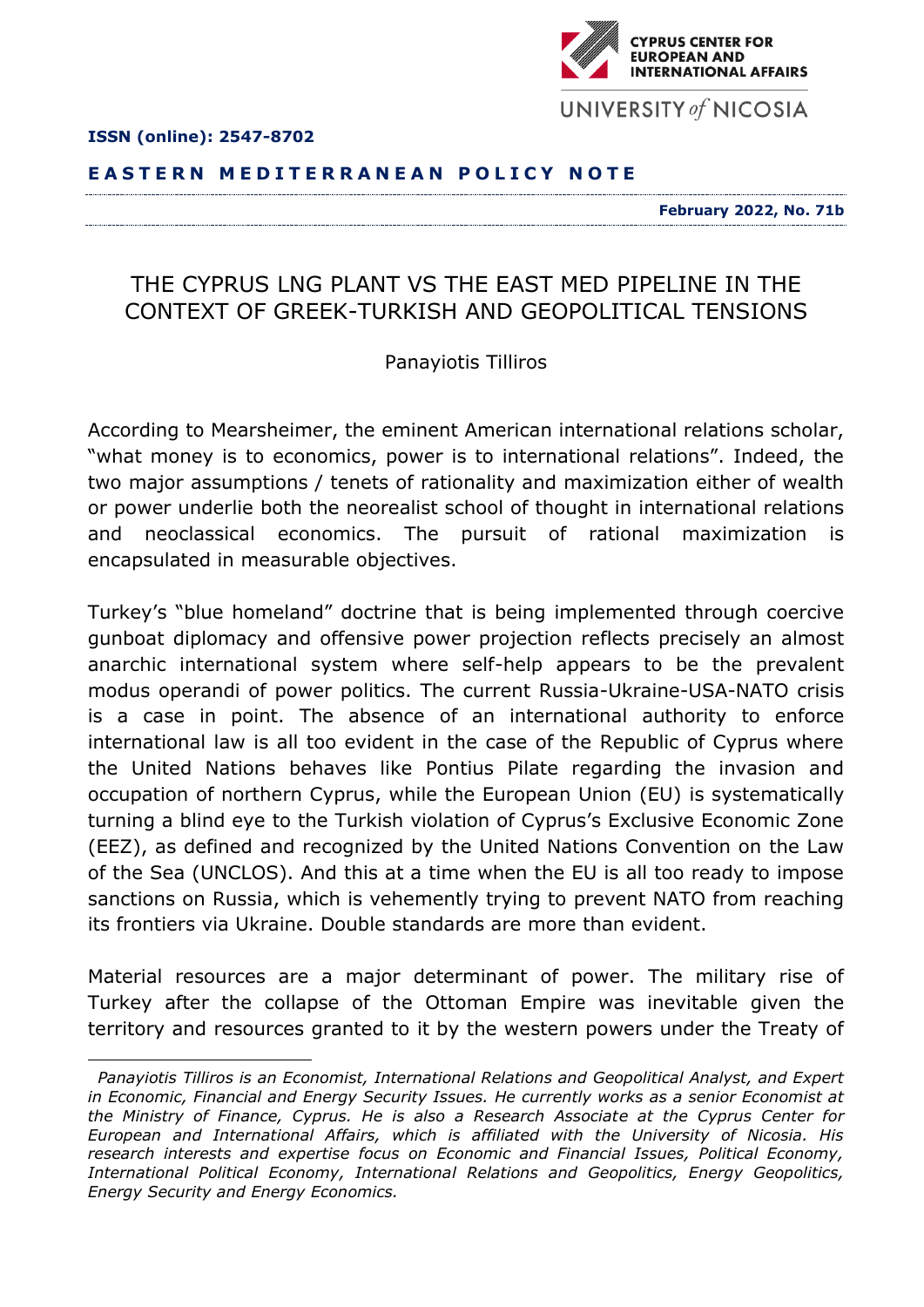Lausanne (24.7.1923) that superseded the Treaty of Sèvres (10.8.1920), since military strength is a function primarily of economic power and geopolitical position. With its defeat in 1922, Greece lost a huge part of its rightful historical legacy. It is to Turkey's credit that it capitalized on its assisted victory to become an industrial country in the G20, while Greece followed a repeatedly failing economic model. While Turkey exploited its resources, large internal market and geopolitical position to produce wealth and systematically expand its military assets, Greece did not draw the lessons from its mistakes and devastating defeat. Just over fifty years later Greece tragically repeated a similar fatal error in Cyprus that backlashed with a vengeance. History never forgives hubris committed twice. Greece, enclaved in an unjustified syndrome of Turkophobia ever since 1922, refused to defend Cyprus in 1974, even though it was the Greek military junta, which gave Turkey the long-awaited pretext to invade. The occupation of northern Cyprus by Turkey constitutes just as great a catastrophe as that in Asia Minor in 1922 in national terms with geopolitical repercussions that reduce national options. Greece's refusal to fight in 1974 under the much better balance of power terms of the time has compromised its very own security and pushed it into its current predicament where Turkey claims half the Aegean and vast expanses of its EEZ. If Greece had defended Cyprus as a guarantor power, almost certainly the Turkish "blue homeland" assertive foreign policy would never have arisen. The fall into the Thucydidean trap (as illustrated by Thucydides, the father of realism, in the famous Melian dialogue during the Peloponnesian War) of a revisionist and aggressive Turkey was inescapable, as Greece was not blessed with visionary leaders able to evaluate evident long-term trends, heed the call of history and protect foremost their own country's national interests. The shameful "Cyprus is far away", was uttered without taking into account that Turkey is also a very close neighbour of Greece and that the day of reckoning would not be long. The refusal to defend the EEZ of Cyprus or even of Kastelorizo brought about the "Turkish-Libyan memorandum", proving again that Turkish planning and perseverance supported by military power achieves results without having to fire a shot. If Greece ever demilitarizes its Aegean islands, sooner rather than later they will suffer the fate of Cyprus in 1974. Less than seven years passed from the withdrawal of Greek troops from Cyprus in 1967 till the Turkish invasion.

In contrast to Greece, Turkey has constantly set and steadfastly promoted measurable objectives as a national strategy, irrespective of party politics, such as the repossession of Cyprus based on the Nihat Erim Report of 1956, turning the Aegean into a disputed grey area, becoming the major actor in the East Mediterranean, establishing a military industry, developing into a nuclear power and joining the league of superpowers. Becoming an energy hub by controlling energy flows through a network of pipelines via Turkish territory and holding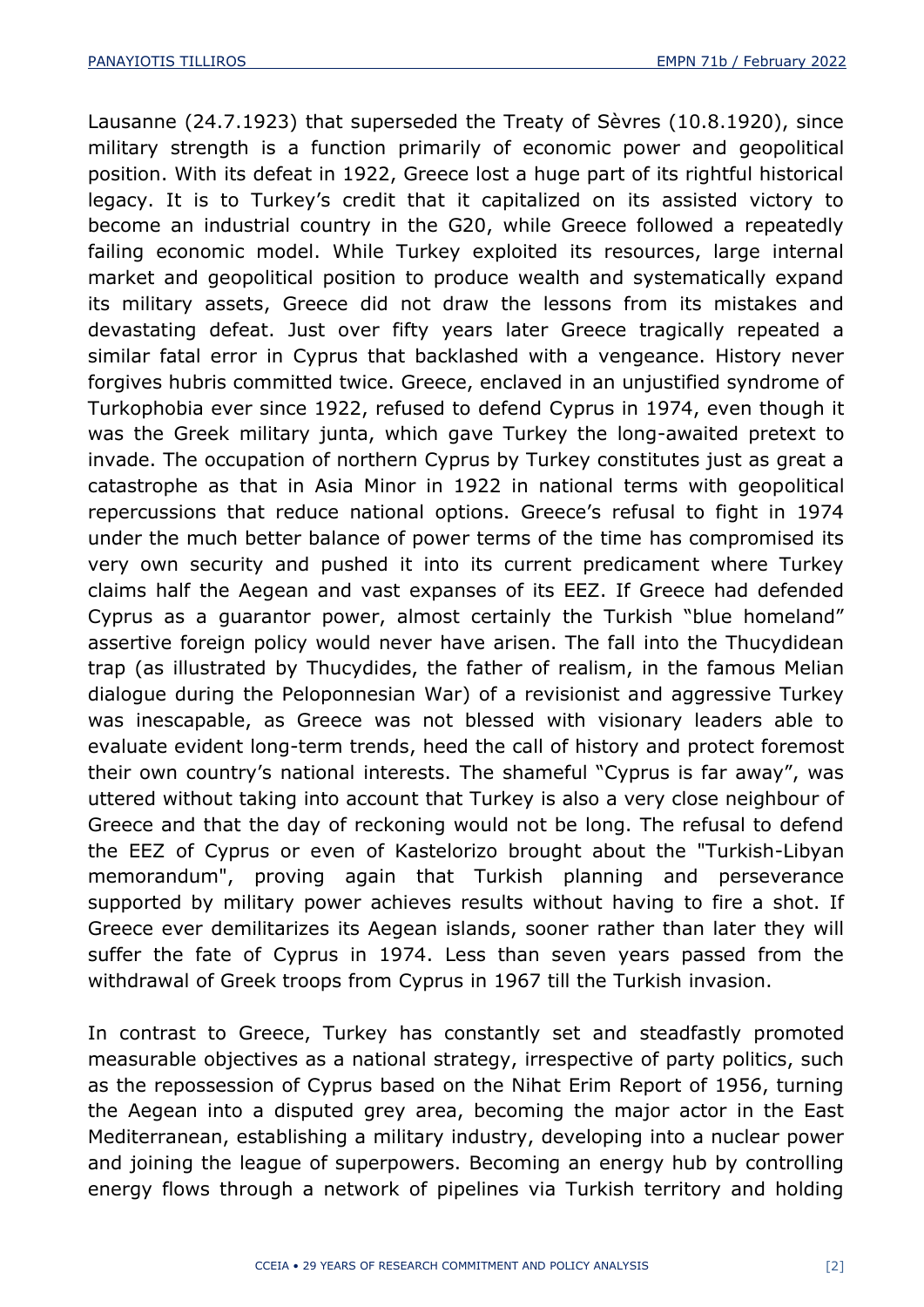Europe hostage to the extent feasible is also a major aim on the chessboard of the energy great game. This includes directing the natural gas reserves of the Eastern Mediterranean via a pipeline to Turkey.

Pipelines render the exporter hostage to the importer and give the intermediary states excessive power at the expense of both, as the repeated Russia-Ukraine gas pipeline crises have proven (2006, 2009 and ongoing). This is an important reason for the American opposition to the Nord Stream 2 pipeline with a transport capacity of 55 BCM/year of natural gas from Russia to Germany through the Baltic Sea. This was completed in September 2021 and though not yet operational it is being used by both sides to threaten each other in the current geopolitical standoff over Ukraine. The US claim of protecting Europe's energy security, which relies on Russia for around 40% of its natural gas, should certainly be evaluated against the interests of American LNG exporters to the old continent. Naturally, Russia, whose oil and gas constitute a significant part of its state revenues and budget, has been reacting by opening the "Eastern corridor" for the supply of China and Southeast Asia. Supplying the Chinese economy with Russian energy raises additional geopolitical and geoeconomic issues for the USA to consider.

The Nord Stream 2 pipeline and the Russia-Ukraine pipeline examples indicate exactly the trap Cyprus will fall into with any type of pipeline, whether via Turkey or Egypt. Therefore, a pipeline transporting Cypriot (and other East Med) natural gas to Turkey should only be contemplated strictly after a fair solution of the Cyprus problem, which means a fully independent Cyprus, with no Turkish guarantees or armies on its territory, that would turn Cyprus into a satellite and lead to the destruction of Hellenism on the island as happened in Imbros, Tenedos and Constantinople.

The recent withdrawal of American diplomatic support for the East Med pipeline now also seconded by France, which has followed Italy, presents no problem as that project has never been in the best interests of Cyprus. The East Med pipeline was just an American-inspired tool in the first place regarding the energy great game of gas supplies to Europe, so that the USA could pressure Russia and Turkey, which has been flirting with Moscow with successful dexterity, thus achieving maximal benefits from both camps by using pendulum diplomacy. The East Med pipeline was a defunct project from the very beginning, an unwarranted pipedream both technically and economically. It was kept alive as a poor communications exercise that only aggravated Turkey and simply served certain private commercial interests receiving EU funding. No major company ever expressed any investment interest in the East Med pipeline and was even undermined by Greece itself (originally suggesting a pipeline via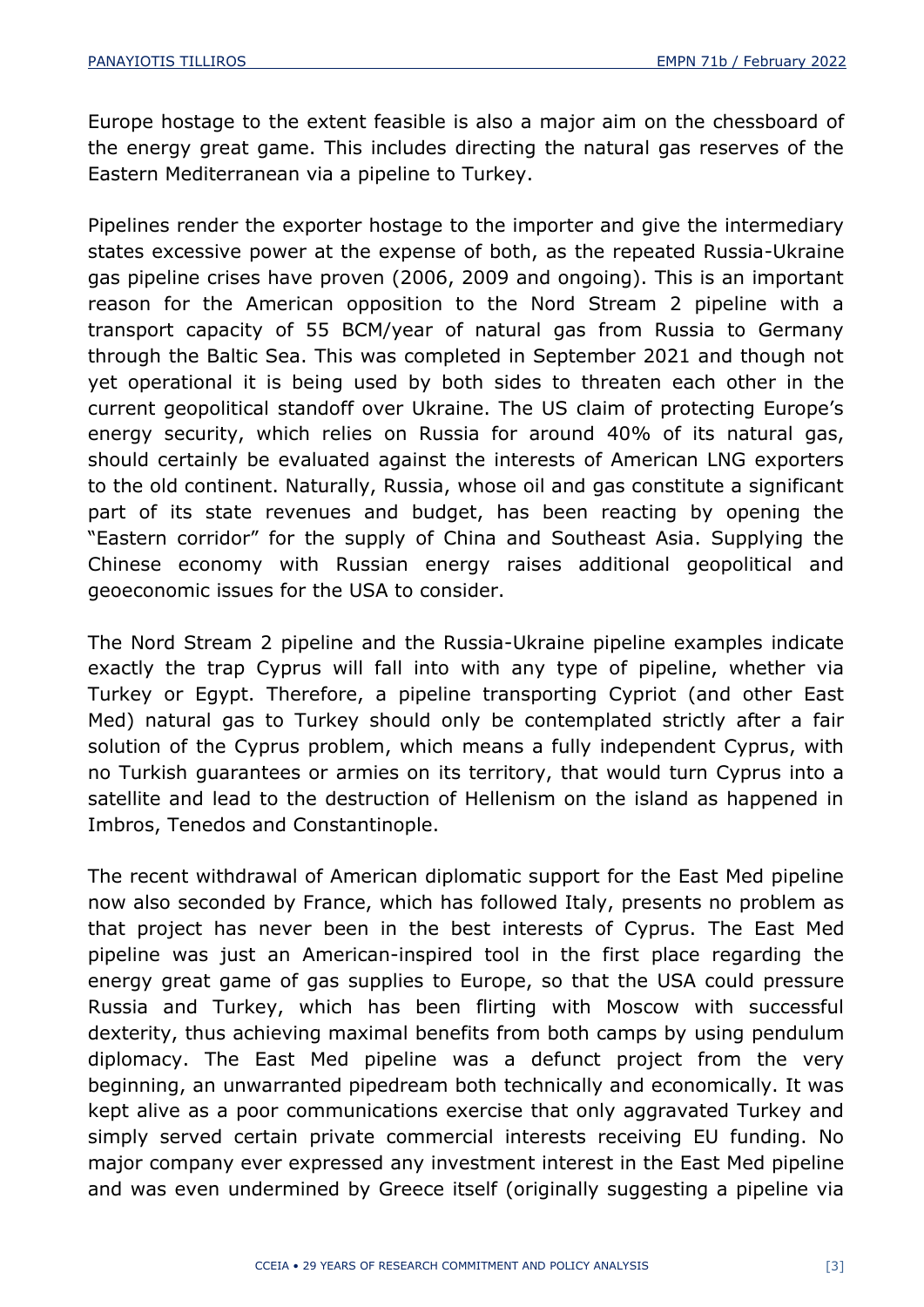Egypt and now gas liquefaction in Egypt) in a way that clearly ignores legitimate Cypriot interests.

Proponents of the East Med pipeline unrealistically believed that the project would forge an economic alliance and create vested interests that would leverage the defense and security of Greece primarily and Cyprus. This belief emanated from the heartland-rimland theory (Mackinder-Spykman) and a hope/desire to create a regional geopolitical structure or security sub-system that overlooked the complexity and fluidity of power competition. In addition, this view ignored the interaction between internal and external politics, changing priorities and superpower geopolitical and geoeconomic objectives that would render the East Med pipeline obsolete even within the logic of the aforesaid theory. Moreover, this opinion ignored the maxim that no country will fight another's war, especially in the case of Greece and Cyprus when the assumed "partners" refuse even to impose sanctions on Turkey. On the other hand, both Israel and Egypt have their own national and energy interests and it is not inconceivable that Israel may switch camps if Turkey delivers a better deal. There are already indications in this direction. Given the special relationship between the USA and Israel and the significance of Turkey for America, the East Med pipeline never had a chance despite the persistent efforts of its advocates to salvage it with "hydrogen fuel", which is not yet costeffective with current technology.

American strategic interests in the region are shaped by geopolitical developments in the Middle East and Eastern Europe and will determine the newly-emerging balance of power in the Eastern Mediterranean region, with the energy outcome constituting a major component of the new set-up. Developments in Iran and Syria, where Russia has established a warm-waters presence, the security of Israel, and keeping Turkey content in the western camp, against the backdrop of the wider geopolitical game playing out over Ukraine right now, are major parameters in the American strategy. As for the perfidious Albion, its anti-Hellenic policies, dating back to its duplicitous change of camps in 1922 against its first-world-war ally Greece, notwithstanding the latter's self-destructive blunders and misjudgments, surpass even its age-old anti-Russian sentiment and stance. The United Kingdom is now leading the NATO effort to offer military assistance and guarantees to Ukraine, whereas it never considered honoring its guarantees and legal obligation to protect Cyprus against the Turkish invasion in 1974. The United Kingdom is currently even promoting the legalization of the de facto partition of the Republic of Cyprus, even though partition is prohibited by the constitution of the country and the London-Zurich Agreements. Based on the foregoing analysis, the gravest of all risks is for Cyprus to be left out of the new strategic equation being formed in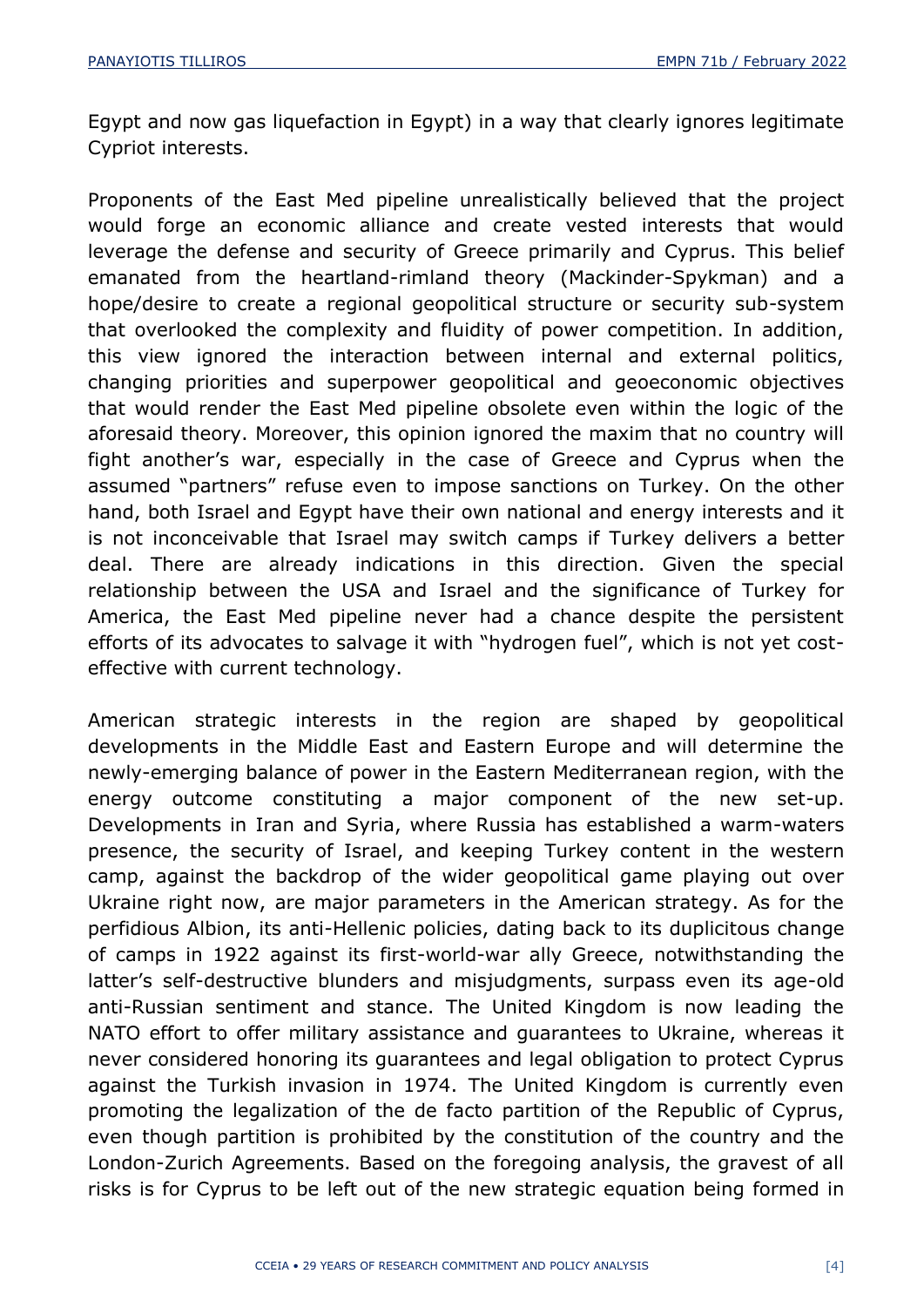the area. Therefore, Cyprus must tread with wisdom on the precarious geopolitical tightrope both in terms of the Turkish occupation problem and its energy card. France's objections to Turkey's hegemonic ambitions in the Eastern Mediterranean offer the best possibilities to be taken advantage of.

In the light of the above the best monetization option for Cyprus natural gas is the construction of a land-based LNG Plant. This is where the true interests of the country and its people lie in all the project dimensions, social, economic, and financial, including maximal geopolitical leverage and effective deterrence. First, LNG has the characteristics of oil and therefore it can be sold in markets all over the world where there is demand and better prices. Expert projections show rising world demand for LNG. Natural gas and LNG will be in demand far beyond 2050. LNG use as a fuel in road (heavy truck traffic) and maritime traffic has been rising rapidly, and it is gradually entering railroad traffic too. LNG is not only cost-effective but also an environmentally friendly substitute for diesel. Thus, EU policies on gradual decarbonization and promotion of renewable energy sources will not affect the development of Cyprus gas reserves, which is a matter determined by the companies involved based on economic criteria. In any case, gas is a greener fuel.

Second, the development of the energy sector around the LNG plant with the necessary infrastructure and ancillary industries will create thousands of high value-added jobs across the entire industry value chain that will increase the Gross Domestic product (GDP), while diversifying the economy. Diversifying the economy is frequently raised by the credit rating agencies, the necessity of which became all too clear with the severe impact of the Covid-19 pandemic on the tourist sector. Third, a dynamic energy sector will create inter-sectoral synergies, multiplier effects and economies of scale. Fourth, it will provide a much-needed industrial base and infrastructure, rendering the economy more competitive and less vulnerable to external shocks.

Moreover, the power generation sector will produce cheaper electricity with a greener fuel of lower energy intensity (consumption) and higher energy efficiency and productivity, contributing to a carbon neutral, net zero economy and EU environmental targets. Gas-produced electricity may also be sold in the future through the Pan-European electricity transmission network highways (EuroAsia and EuroAfrica interconnectors).

In addition, the cost of the LNG terminal is lower than that of the discarded East Med pipeline and of a comparatively much lower investment risk. Furthermore, the LNG terminal combined with LNG bunkering for fuel supply to ships will help the Cypriot economy literally take off. Finally, the LNG plant will enable regional